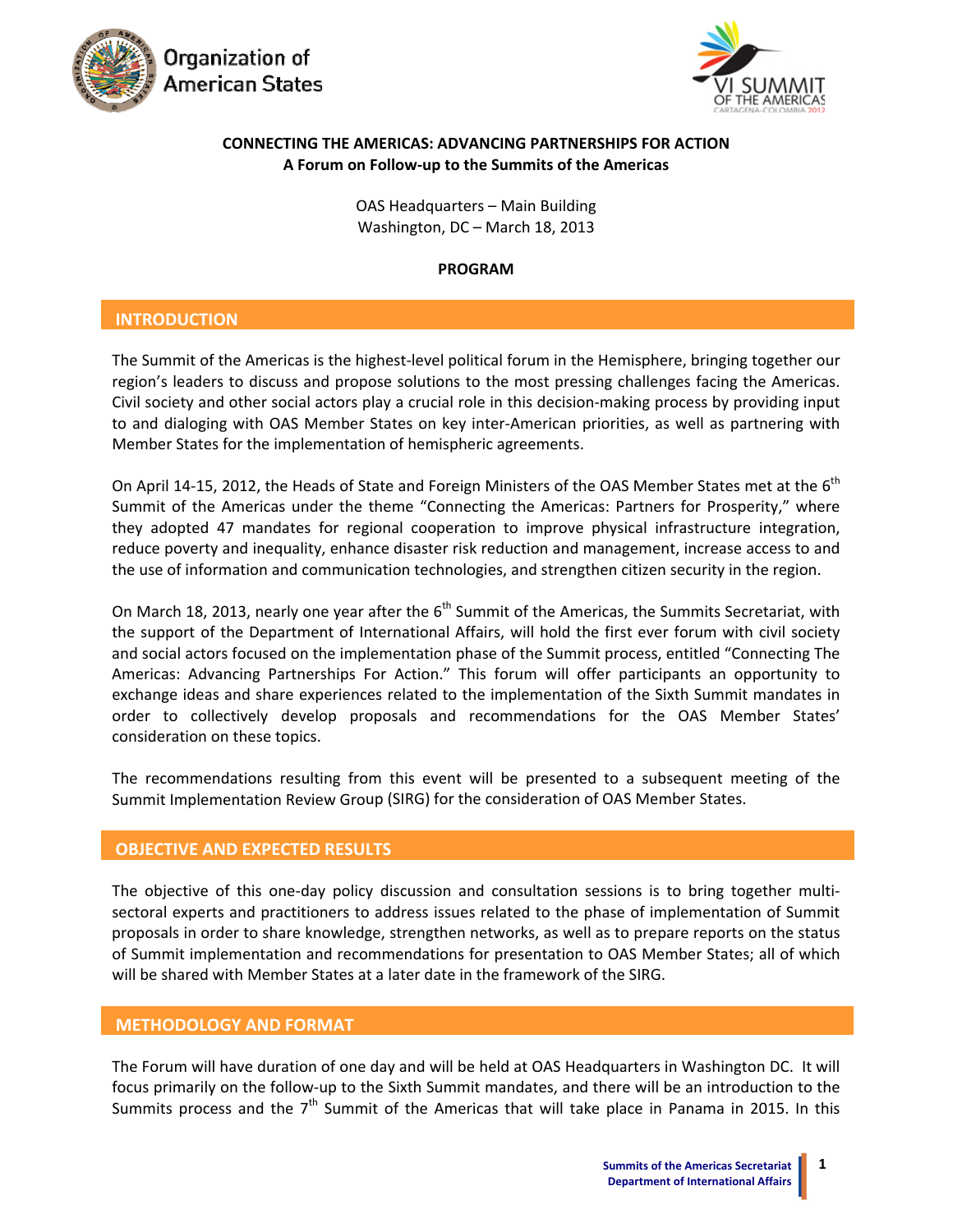sense, this Forum will allow social actors to engage in the implementation process of the  $6<sup>th</sup>$  Summit, as well as the preparatory process for the  $7<sup>th</sup>$  Summit.

The Forum will consist of a plenary session that will feature opening remarks from the Government of Panama, the current Chair of the Summit process, a presentation on the  $6<sup>th</sup>$  Summit Program of Implementation, and a discussion with representatives of government, institutions of the Joint Summit Working Group (JSWG), and social actors who will speak about concrete initiatives that have been initiated since the  $6<sup>th</sup>$  Summit of the Americas, highlighting the advances and next steps, in addition to the successes achieved or challenges encountered. Furthermore, the presentations may include, as appropriate, an explanation of how social actors can participate, contribute to and benefit from certain initiatives. A moderator will guide the discussion on specific examples in the general framework for Summit follow‐up and the potential role of CSOs and social actors in Summit preparations.

Following these presentations, there will be time allotted for a dialogue with all of the participants. CSOs and social actor representatives will be encouraged to pose questions to the panelists, and share their own initiatives, experiences and lessons learned, particularly at the local or sub‐regional level.

After the panel and a light lunch, the participants will divide into thematic working groups, depending on their area of work, expertise or particular interest, to dialogue, exchange experiences, and develop specific recommendations on the above-mentioned topics. These working groups will be moderated by a civil society representative and will have a rapporteur responsible for taking notes of the discussions, as well as compiling the comments in order to produce a final outcome document for each session. The objective of each working group will be to prepare a series of thematic recommendations on the implementation and follow‐up of the Summit, which will be presented to the OAS Member States in a subsequent meeting of the Summit Implementation Review Group (SIRG).

Each working group will include the following topics as points for initiating and furthering discussion among participants:

- **Presentation of results from virtual consultations on the themes (conducted on the Summits** Virtual Community)
- Overviews from OAS technical specialists on relevant programs and political processes;
- Discussions on follow-up initiatives (progress, status, challenges, recommendations, and work with local agencies and government officials)
- Discussion on the role of social actors in implementation efforts (i.e. monitoring implementation, disseminating information on follow-up and implementation efforts, collaboration with other stakeholders)
- Discussion of how social actors can be more active partners in implementation
- Familiarize participants with the  $6<sup>th</sup>$  Summit Program of Implementation

At the end of the day, there will be a plenary session to share the results of the different working groups among the participants and finalize the recommendations from the Forum.

The recommendations that emanate from each thematic working group will be consolidated into a document that will be presented by selected social actor representatives during a subsequent meeting of the SIRG; and distributed among OAS Member States, the General Secretariat, CSOs and social actors.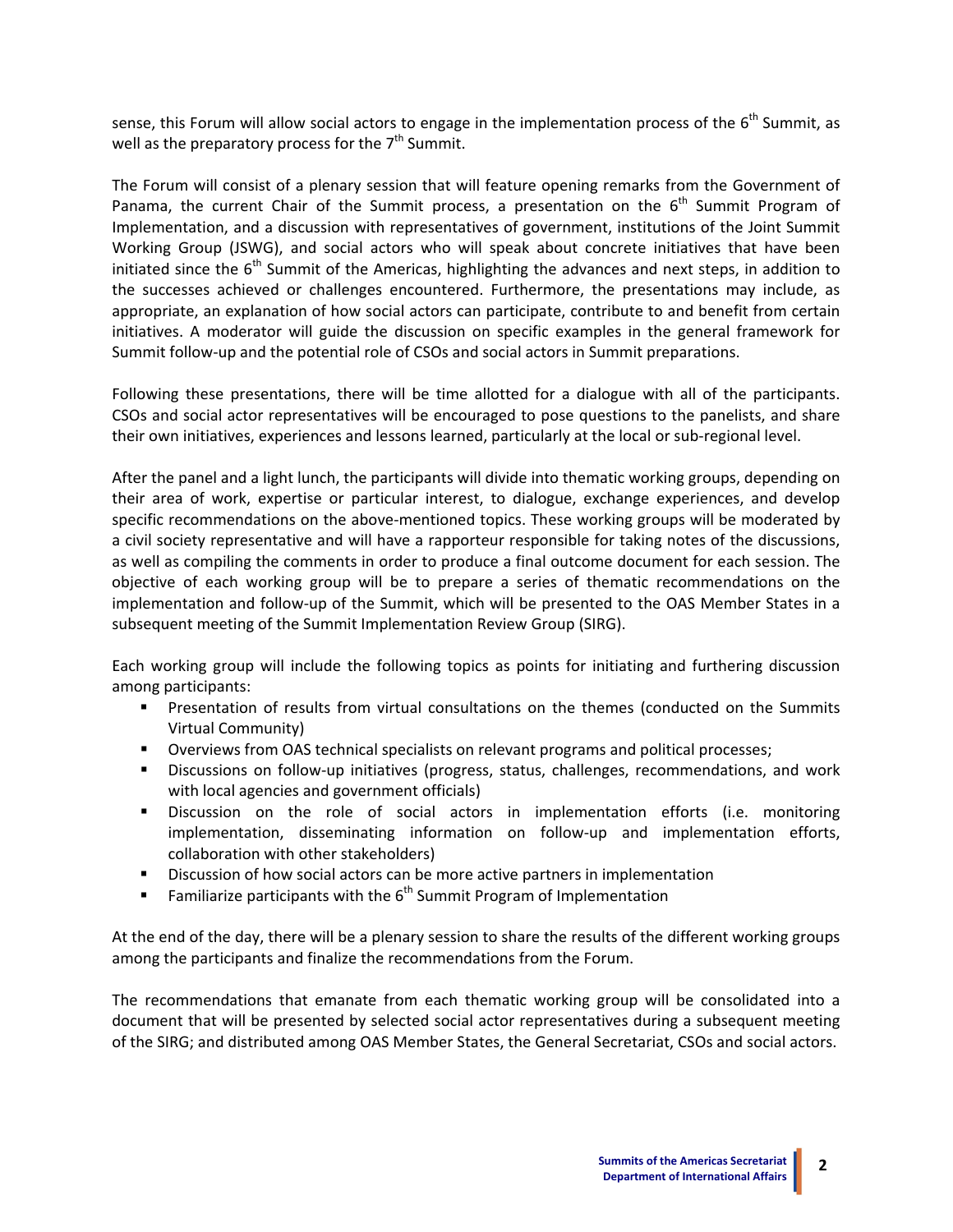## **LANGUAGES**

The plenary sessions and working group sessions will be in English and Spanish.

#### **AGENDA**

## **CONNECTING THE AMERICAS: ADVANCING PARTNERSHIPS FOR ACTION Follow‐up to the Summits of the Americas**

#### **AGENDA**

| Date: March 18, 2013                                                                  |
|---------------------------------------------------------------------------------------|
| Time: $10:00$ am $-5:30$ pm                                                           |
| Place: OAS Main Building (17 <sup>th</sup> Street and Constitution Ave NW, Washington |
| DC)                                                                                   |

9:30 a.m. **Registration**

#### 10:00 a.m. **Plenary Session I – Columbus Room – OAS Main Building**

#### **Welcoming Remarks**

- **Ambassador Alfonso Quiñonez** Executive Secretary of the Summits of the Americas Secretariat and Secretary for External Relations, OAS
- **Ambassador José de Jesús Martinez Gonzalez**, Interim Representative of Panama to the OAS
- 10:20 a.m. **Presentation: The Sixth Summit Program of Implementation‐ Partnerships for Action,** Summits of the Americas Secretariat
- 10:45 a.m. **Dialogue on Summit of the Americas Initiatives: Advances and Opportunities:** In this session, three multi-sectoral representatives will present concrete initiatives that have emanated from the Summit process, particularly the Sixth Summit, highlighting advances and next steps, as well as any successes or challenges encountered.
	- Connecting the Americas 2022, **Ambassador Andrés González Díaz**, Permanent Representative of Colombia to the OAS
	- WEAmericas, **Elizabeth A. Vazquez**, CEO and Co‐Founder, WEConnect International
	- Citizen Security, **Alvaro Briones**, Director, Department of Public Security, Secretariat for Multidimensional Security, OAS
	- Question and answer session: CSO and social actor representatives are encouraged to pose questions to presenters, and share their own initiatives, experiences and lessons learned, particularly at the local or sub-regional level.
	- Closing remarks and introduction to the Working Group sessions, Summit of the Americas Secretariat